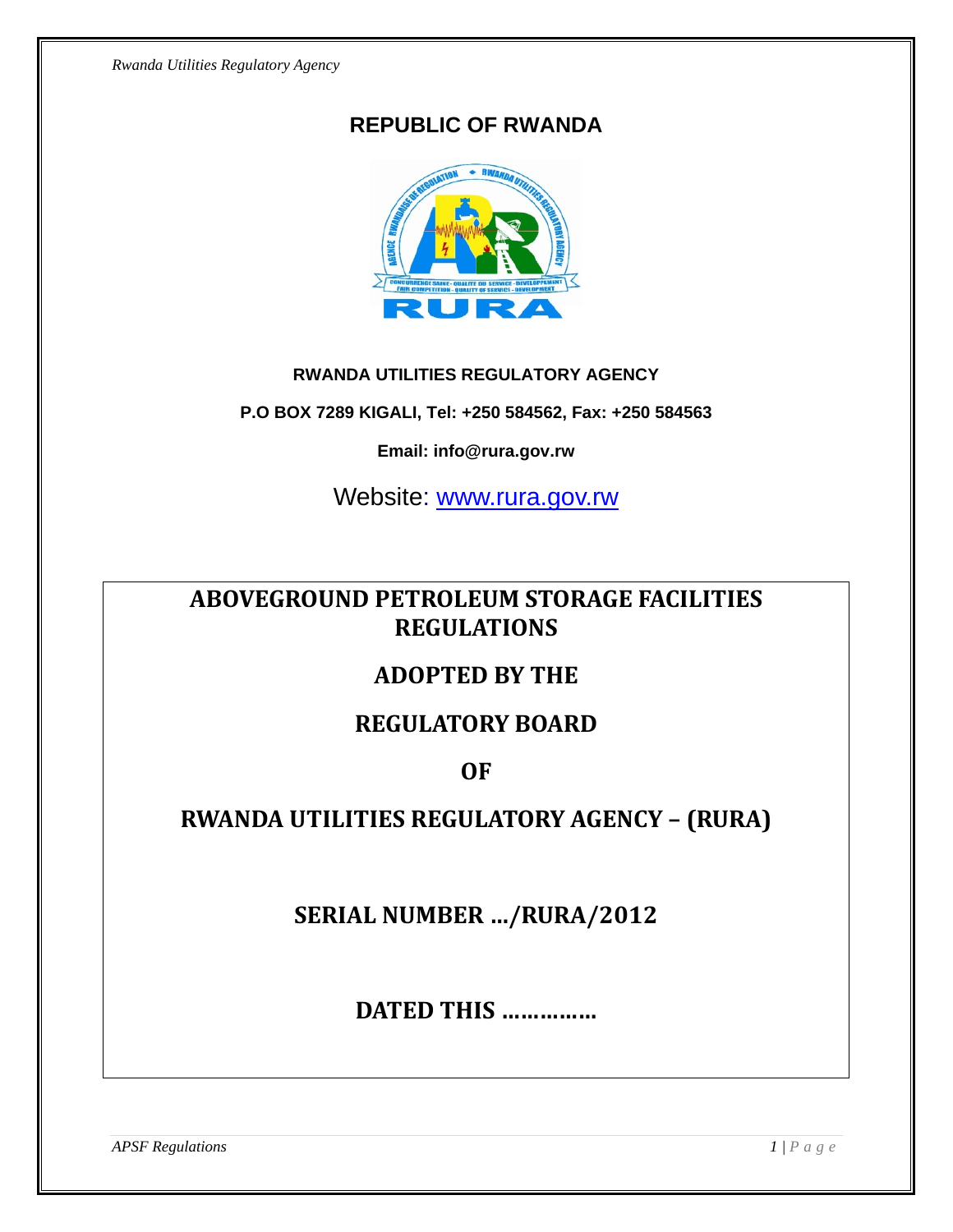# ABOVEGROUND PETROLEUM STORAGE FACILITIES **REGULATIONS**

# **Contents**

| $\mathbf{1}$ .                                                                            |                                                                                    |  |  |  |
|-------------------------------------------------------------------------------------------|------------------------------------------------------------------------------------|--|--|--|
| 2.                                                                                        |                                                                                    |  |  |  |
|                                                                                           | SECTION TWO: DESIGN \$1' CONSTRUCTION OF ABOVEGROUND PETROLEUM STORAGE FACILITIES7 |  |  |  |
|                                                                                           | SECTION THREE: \$%29 (*5281 ' PETROLEUM STORAGE FACILITIES CONSTRUCTION PERMITS 11 |  |  |  |
|                                                                                           |                                                                                    |  |  |  |
|                                                                                           |                                                                                    |  |  |  |
|                                                                                           |                                                                                    |  |  |  |
|                                                                                           |                                                                                    |  |  |  |
| $\mathbf{1}$ .                                                                            |                                                                                    |  |  |  |
| 2.                                                                                        |                                                                                    |  |  |  |
| 3.                                                                                        |                                                                                    |  |  |  |
| 4.                                                                                        |                                                                                    |  |  |  |
| 5.                                                                                        |                                                                                    |  |  |  |
| SECTION EIGHT: OPERATIONAL DETAILS AND SPECIFICATION DETAILS NOT INDICATED IN THE PRESENT |                                                                                    |  |  |  |
|                                                                                           |                                                                                    |  |  |  |
|                                                                                           |                                                                                    |  |  |  |
|                                                                                           |                                                                                    |  |  |  |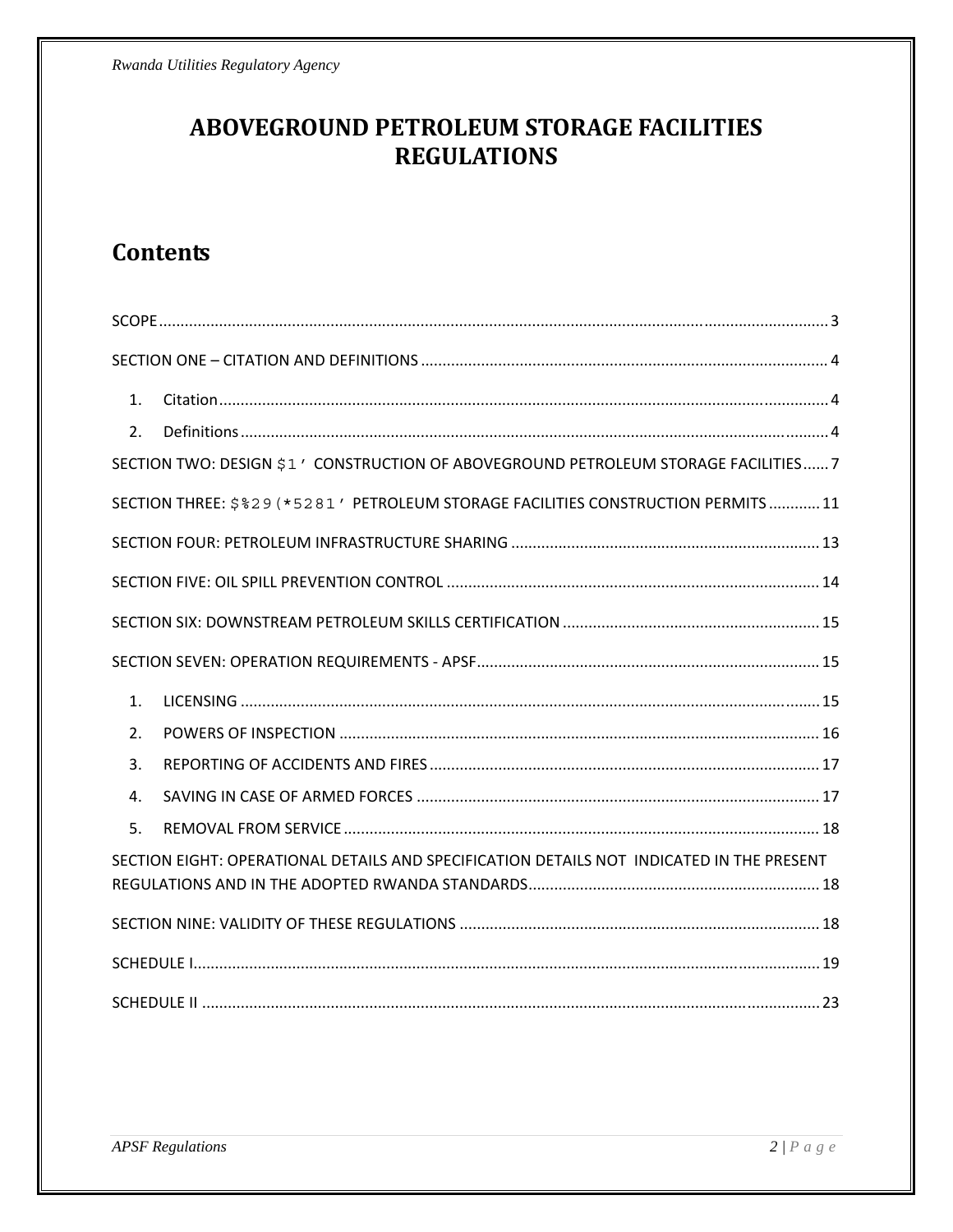### <span id="page-2-0"></span>**SCOPE**

The purpose of these regulations is to provide a summary of regulatory requirements for storage of petroleum products in the Aboveground Petroleum Storage Facilities (APSF). These regulations are limited to APSF that are:

- **Greater than 150 m<sup>3</sup> in size;**
- **Used to store petroleum products.**

These regulations do not address other fuel related regulations promulgated by other agencies (e.g., Revenue Authority - taxation and labeling regulations, etc.) or APSF used to store hazardous substances.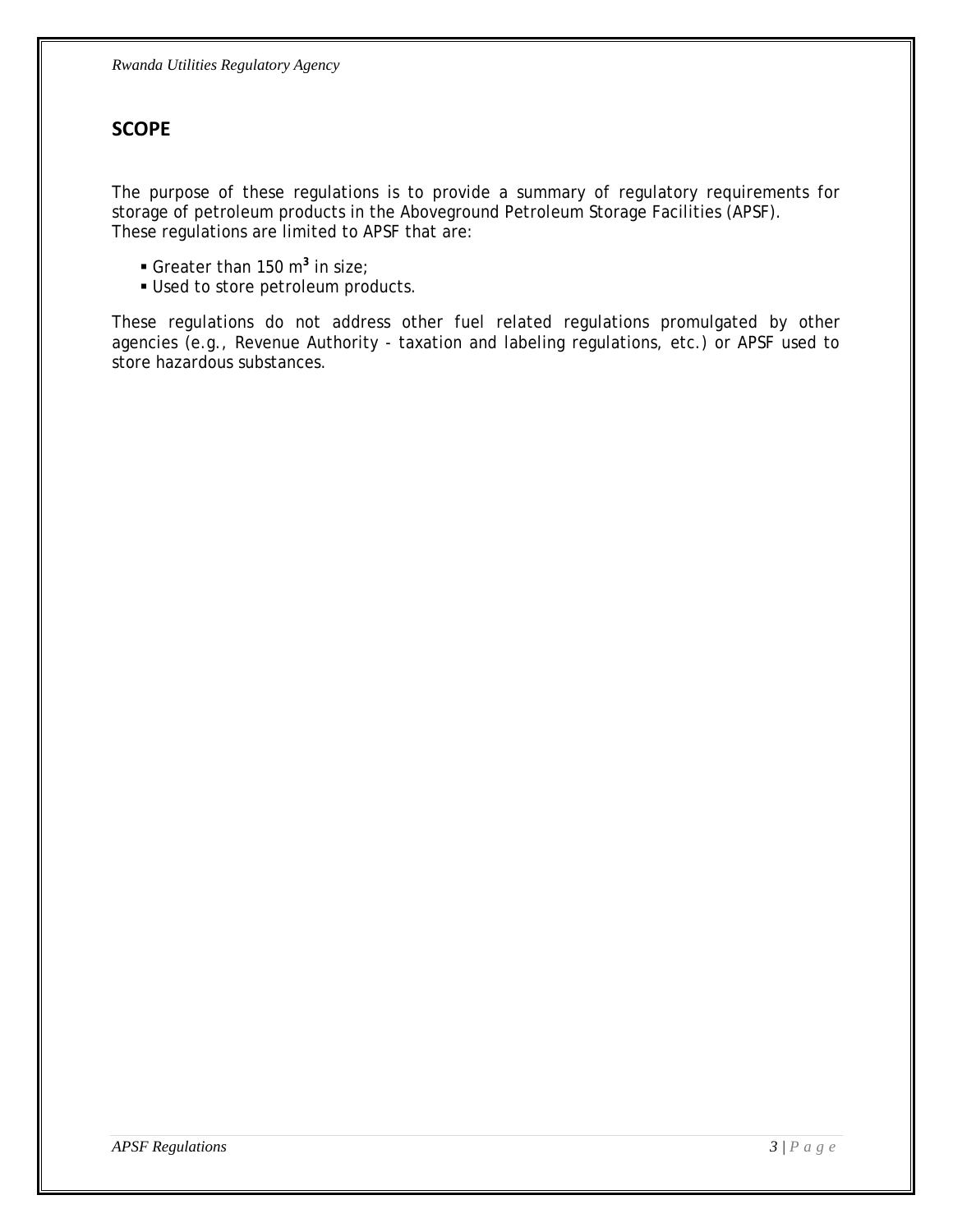### <span id="page-3-0"></span>**SECTION ONE – CITATION AND DEFINITIONS**

#### **1. Citation**

These Regulations may be cited as the Aboveground Petroleum Storage Facilities (APSF) Regulations.

#### **2. Definitions**

In these Regulations, unless the context otherwise requires;

**(a)** "**Aboveground Petroleum Storage Facility (APSF)"** or "Bulk Depot" means a tank that has the capacity to store 150 m<sup>3</sup> or more of petroleum products and that is substantially or totally above the surface of the ground.

"Aboveground storage tank" does not include any of the following:

- A pressure vessel or boiler
- A tank containing hazardous waste
- **(b)** "**Boiling point**" the temperature at which a liquid exerts a vapor pressure of 101.3 kPa.
- **(c)** "**Flash point**" The flash point of a volatile material is the lowest temperature at which it can vaporize to form an ignitable mixture in air.
- **(d) "Class"** the class of petroleum products are based on the following classification:
	- (1) Class 0 : liquefied petroleum gases
	- (2) Class I : liquids, which shall be subdivided as follows
		- i. Class IA : liquids that have a closed-cup flash point of below 23°C and boiling point of below 35°C.
		- ii. Class IB : liquids that have a closed-cup flash point of below  $23^{\circ}$ C and a boiling point of 35°C or above.
		- iii. Class IC : Liquids that have a closed-cup flash point of  $23^{\circ}$ C or above, but below 38 °C;
		- iv. Class II : Liquids that have a closed-cup flash point of  $38^{\circ}$ C or above, but below 60.5°C;
		- v. Class IIIA: Liquids that have a closed-cup flash point of  $60.5^{\circ}$ C or above, but below 93°C.
		- vi. Class IIIB : Liquids that have a closed-cup flash point of 93°C or above.

*APSF Regulations* 4 | P a g e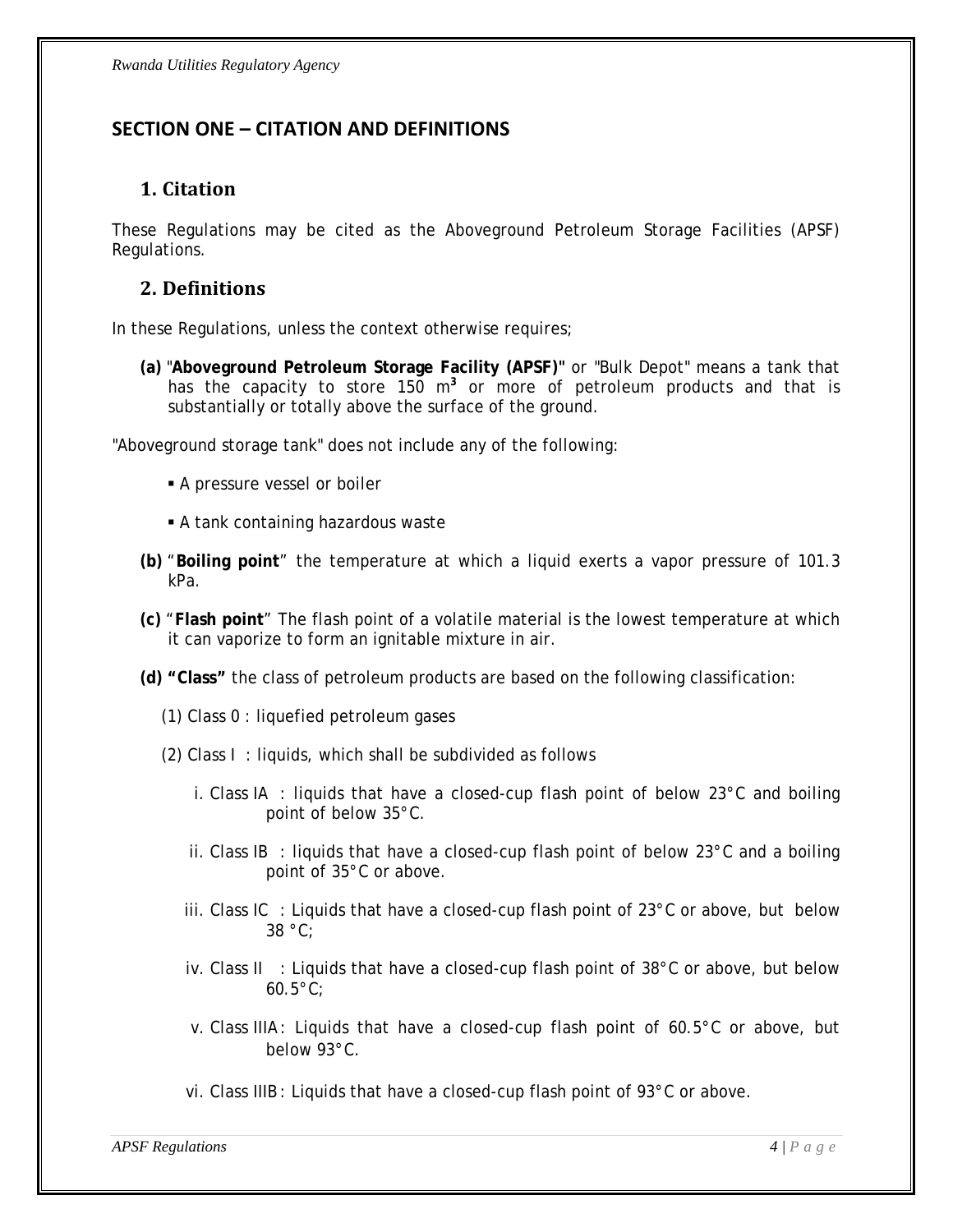- **(e) "Manifold"** one or more header pipes, with branch connections, used for collecting or distributing the products carried in pipelines, pumps or vessels**.**
- **(f) "Maximum allowable working pressure"** the maximum pressure, steady state of static, that is permitted anywhere in a tank during normal service.
- **(g) "Minister"** and **"Ministry"** mean respectively the Minister and the Ministry of **Infrastructure**
- **(h) "Permit / License"** means a legal instrument issued by the Regulator granting rights to perform specific petroleum operations
- **(i) "Premises"** includes any installation on land or vehicle storing petroleum products
- **(j) "Regulatory Authority"** means the Rwanda Utilities Regulatory Agency (RURA)
- **(k) "Rwanda Bureau of Standards"** means the national institution in charge of standards development as established by Law No 43/2006
- **(l) "RS"** means Rwanda Standard which is the specification or code of practice declared by the Rwanda Bureau of Standards
- **(m) "Safety zone"** an area around above-ground tanks and around semi-buried tanks that does not necessarily fall within the premises of company that operates the site, but over which such company can ensure control and enforcement of safety requirements by a legally binding agreement
- **(n) "Owner"** means the person who owns the tank facility or part of the tank facility.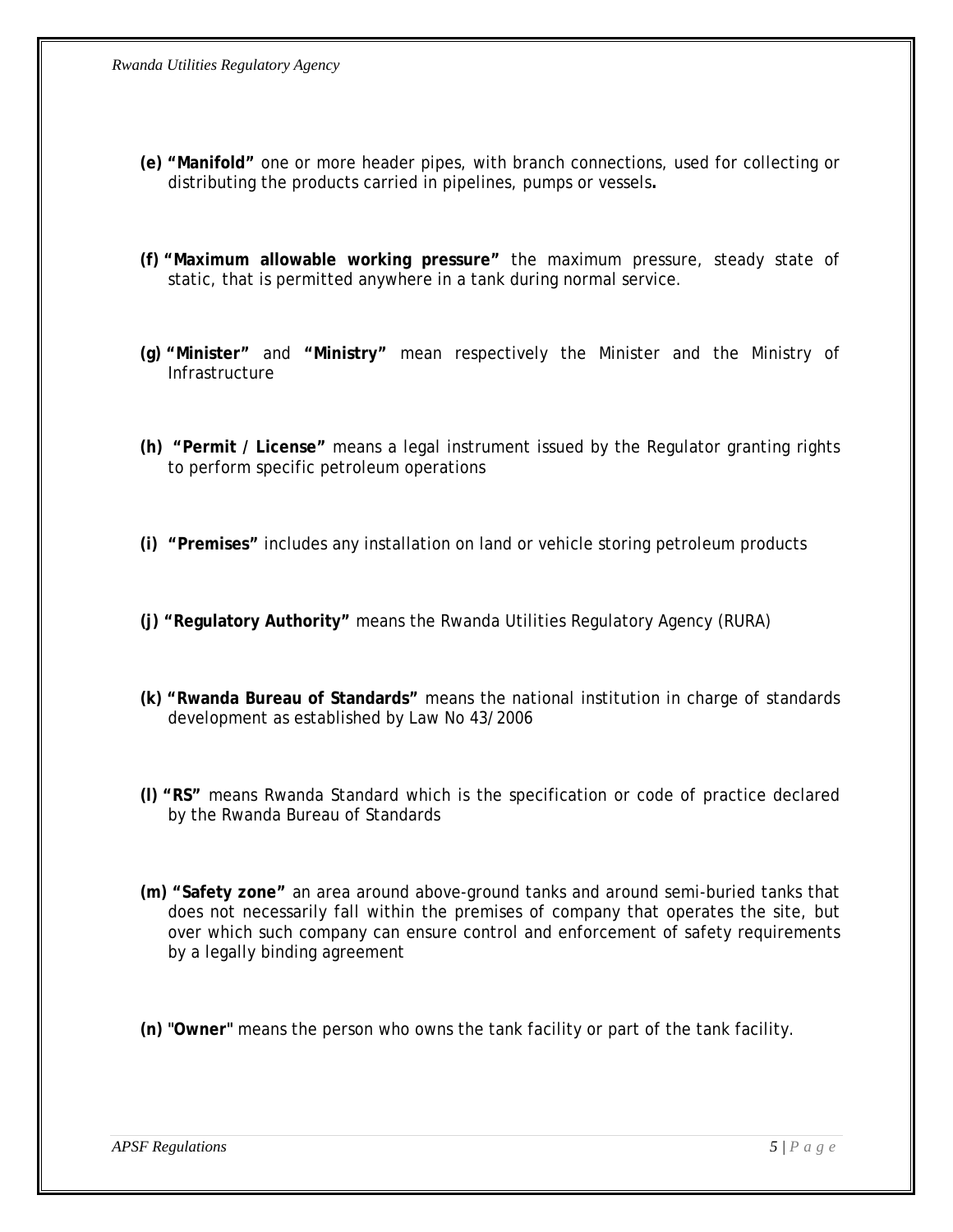- **(o) "Person"** means an individual, trust, firm, joint stock company, corporation, including a government corporation, partnership, limited liability company, or association. "Person" also includes any city, district and the Republic of Rwanda
- *(p)* **"Petroleum"** A substance occurring naturally in the earth and composed mainly of mixtures of chemical compounds of carbon and hydrogen, with or without other nonmetallic elements such as sulfur, oxygen, and nitrogen*.* The compounds that compose it may be in the gaseous, liquid, or solid state, depending on their nature and on the existent conditions of temperature and pressure.
- **(q) "Release"** means any spilling, leaking, pumping, pouring, emitting, emptying, discharging, escaping, leaching, or disposing into the environment.
- **(r) "Storage" or "store"** means the containment, handling, or treatment of petroleum, for a period of time, including on a temporary basis.
- **(s) "Storage capacity"** means the aggregate capacity of all aboveground tanks at a tank facility.
- **(t) "Tank facility"** means one or more aboveground storage tanks', including any piping that is integral to the tanks, that contain petroleum and that are used by an owner or operator at a single location or site.

For purposes of these regulations, a pipe is integrally related to an aboveground storage tank if the pipe is connected to the tank and meets any of the following:

- i. The pipe is within the dike or containment area.
- ii. The pipe is between the containment area and the first flange or valve outside the containment area.
- iii. The pipe is connected to the first flange or valve on the exterior of the tank.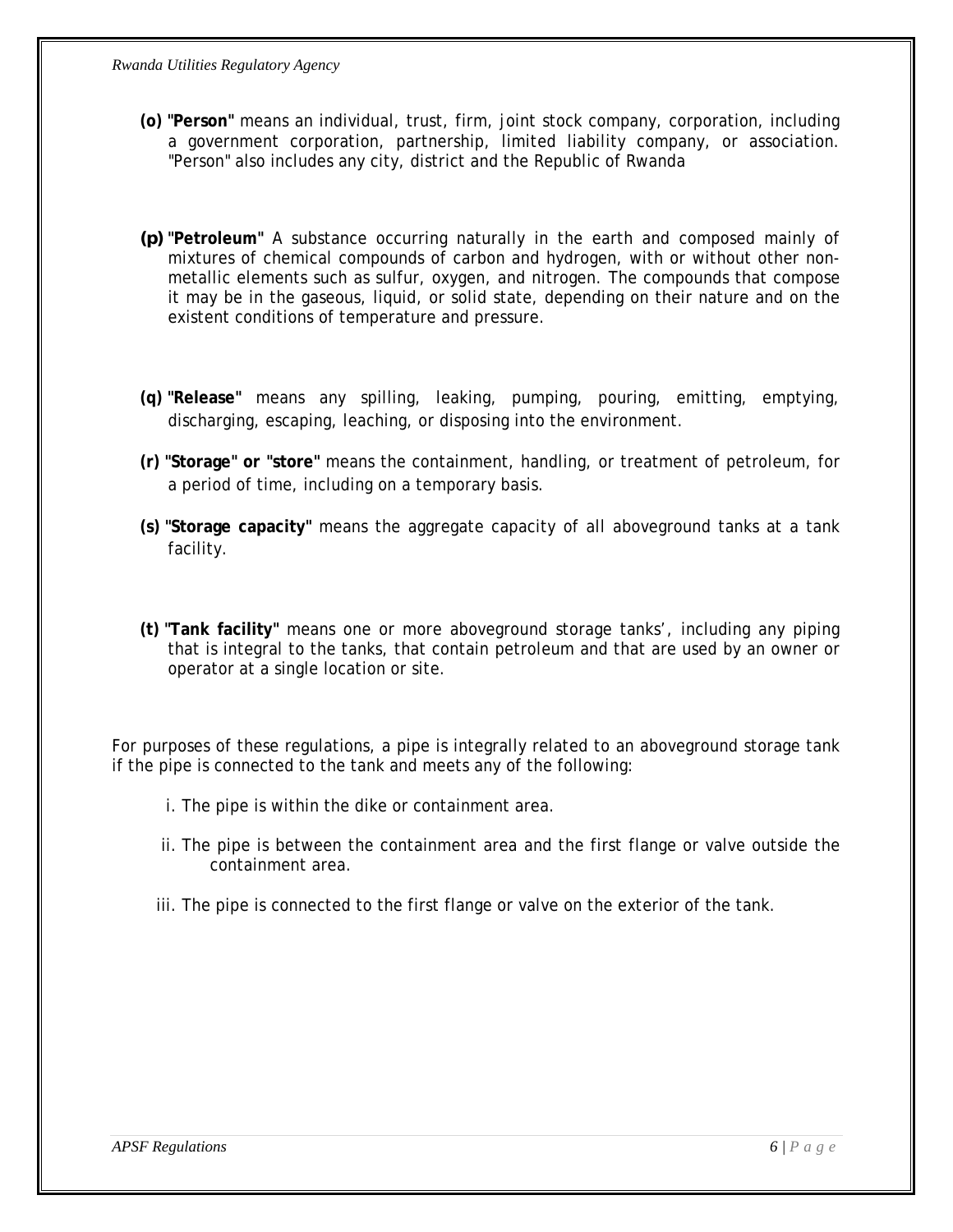# <span id="page-6-0"></span>**SECTION TWO: DESIGN AND CONSTRUCTION OF ABOVEGROUND PETROLEUM STORAGE FACILITIES**

- 1. Plans submitted for approval to the Regulatory Authority shall be signed by a professional or responsible engineer who thereby certifies that such plans comply with the provisions of RS 744-2 standard.
- 2. All tanks, pipes, valves and pipe fittings shall be designed and built in accordance with an approved standard (for example API STD 650) and shall have a safety factor that is adequate for the conditions of service.
- 3. Preference is given to vertical tank. It shall consist of not more than one compartment. Elevated tank shall be avoided and, when it is deemed necessary special permit shall be issued.
- 4. The sitting of bulk depot is paramount in the aspects of protection from fire hazards, destruction of environment and disruption to other facilities. There shall be recognized areas determined by competent authorities countrywide to accommodate Petroleum depots and cognizance shall be taken of the following:
	- Aboveground petroleum storage facilities shall be located in isolated areas from other facilities and where deemed necessary facilities in urban areas shall be located at least 300m from nearby properties;
	- Location of site in respect to other existing or planned developments, water bodies, areas of fragile ecosystem and other risk areas that could be exposed in the event of accidental spillage;
	- Access facility to and around the facility;
	- Fall of ground in respect to various sources of ignition and other risky operations, that may render the facility insecure;
	- Available Water supply;
	- Drainage system especially where these link up with the drainage system of the local authority;
	- The location of any existing boreholes, aquifers or artesian wells within 500 m of the site, and an analysis of the water for hydrogen sulfide and hydrocarbons;
	- The soil types down to the first impermeable layer, and the reduced level of the impermeable layer over the site;
	- Fire protection, security, and general service facilities in the area, including the fire services' response time;
	- Good housekeeping (for example the removal of flammable materials such as rubbish, dry vegetation and oil-soaked soil);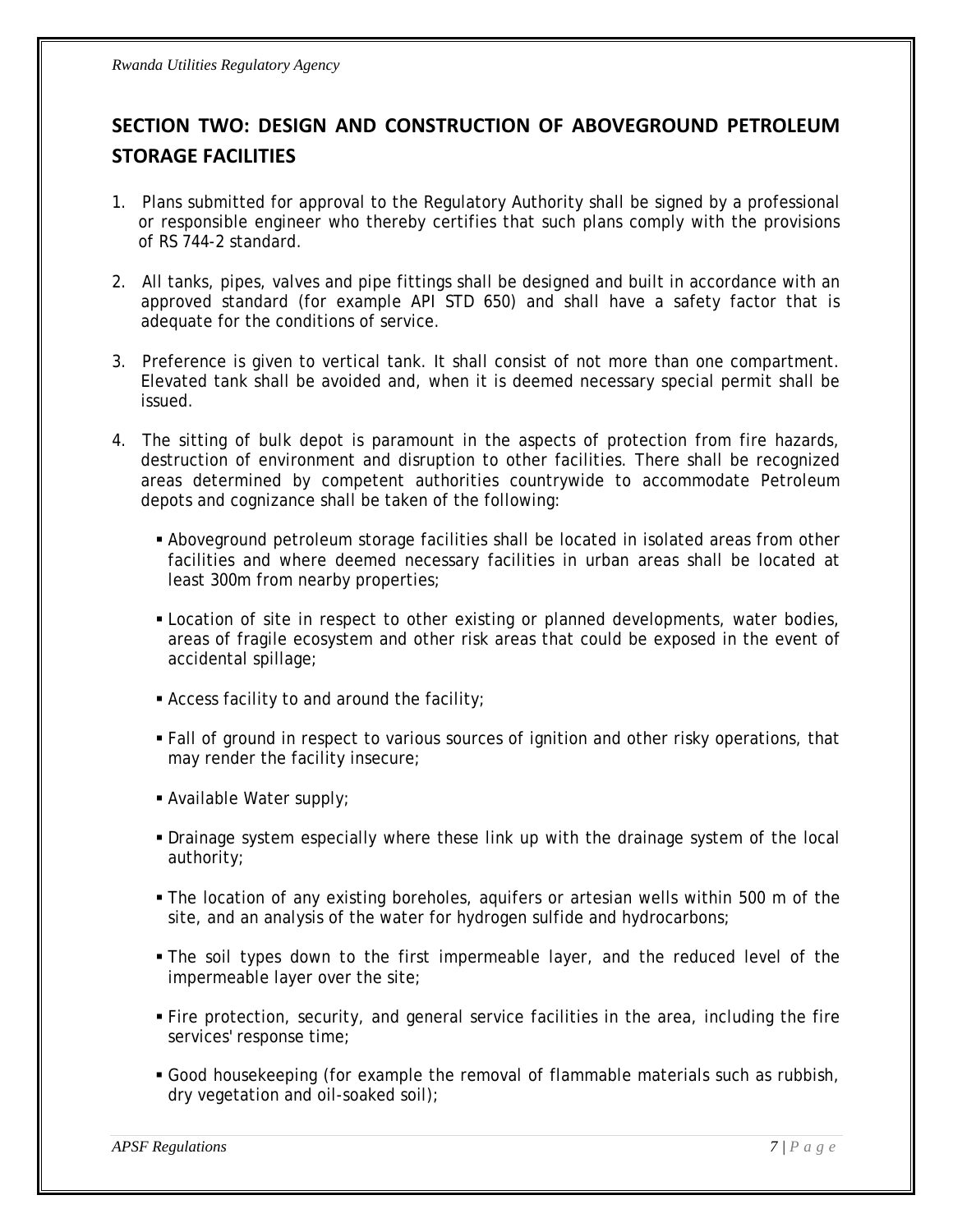- The depth of the water table (if it is above the first impermeable layer) and the date of measurement; and
- **Future expansion**
- 5. The minimum shell-to-shell spacing for horizontal tanks that contain class I, II or IIIA liquids should comply with the provisions of RS 744-2 standard.
- 6. APSF layout shall be composed of but not limited to the following structures: Car parking, tank farm, adequate fire protection/fighting system, drainage system, buildings, and entrances and exits.
- 7.In the interest of security, the depot shall be so enclosed as to prevent unauthorized access.
- 8. During the installations of APSF, the minimum typical distances for each facility should comply with the provisions of RS 744-2 standard.
- 9. All atmospheric storage tanks shall be adequately vented to prevent, in the case of a cone-roof tank, the development of a vacuum or pressure that could distant the roof, or in the case of other atmospheric tanks, the design pressure from being exceeded as a result of filling, emptying and temperature changes protection shall be provided to prevent the overpressure in any pump from being discharged into the tank or vessel where the pump discharge pressure can exceed the design pressure of the tank.
- 10. Tanks for storing class IA, IB and IC liquids shall be equipped with venting devices that are normally closed except when venting under pressure or vacuum conditions, or with listed flame arrestors. Tanks for storing class I liquids equipped with blankets shall be free venting; Tanks for storing class II or class III petroleum products could be fitted with open vents.
- 11. Normal vents shall comply with the requirements of an approved standard, such as API STD 2000 or another acceptable standard.
- 12. Spillage control can be provided by remote impounding, impounding around tanks, bunding or by a combination of all three. In both types of impounding, the impoundment area shall be protected by adequately designed systems to prevent the contamination of ground water if such a risk exists. Where protection of adjoining property and waterways is by means of drainage to a remote impounding area or by means of impounding by building bund walls around tanks, such systems shall comply with the provisions of RS 744- 2 standard.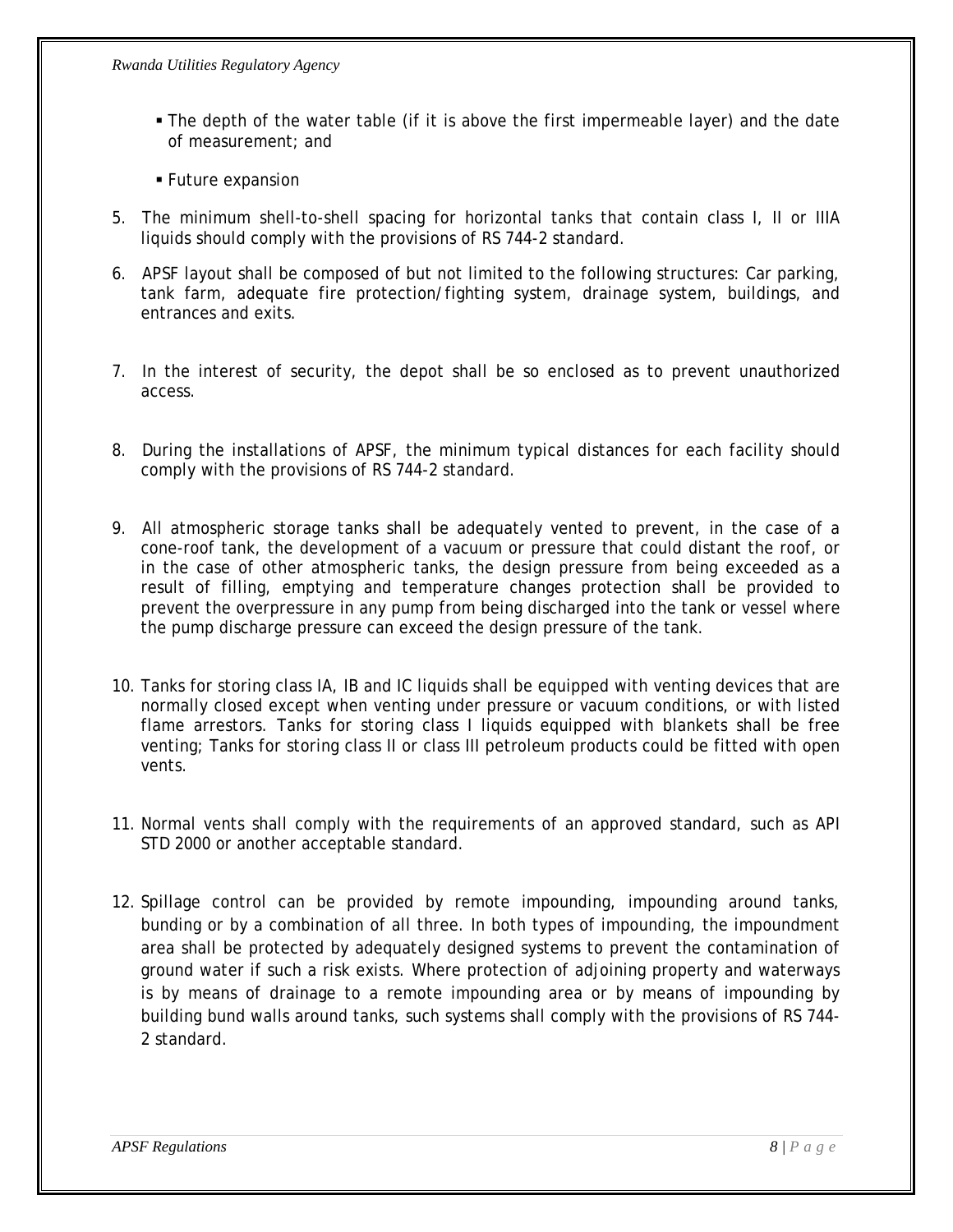- 13. To facilitate right operations, tank farms shall be provided with adequate artificial lighting facilities that comply with the recommendations given in RS 565 standard.
- 14. All buildings shall comply with the Building regulations as contained in the National Building Control Regulations.
- 15. Administrative buildings should be located in a safe area; preferably near the main gates with access from the roadway so that visitors to the offices do not have to enter the working area of the depot, the walls of these buildings may form part of the outer boundary of the depot.
- 16. The spacing of the filling sheds and pump slabs shall be determined by the RS 744-2 standard.
- 17. The outer surfaces of aboveground pipelines shall be protected by a suitable coating. All belowground pipelines shall be protected in an acceptable way with suitable corrosion resistant materials. A cathodic protection system shall follow the electrical safety requirements of RS 565 standard.
- 18. Hydrants and fire-fighting equipment shall be so located that they can be approached from different directions, and distinctly marked that they can be easily seen (reflective material is recommended to facilitate visibility at night). Hydrants shall be provided at positions that would enable any fire to be combated irrespective of the wind direction.
- 19. When planning the layout of a bulk storage depot, all the requirements (e.g. Traffic arrangements, Drainage and interceptors, Tank farm areas, Loading and discharging facilities, etc. ) recommended by the RS 744-2 standard should be considered.
- 20. It is recommended that all buried pipelines be pressure-tested annually throughout their service life, and the aboveground tanks be tested on a five year basis.
- 21. The design and construction of bund walls, loading equipments, platforms or any other facility should follow all the provisions of the RS 744-2 standard.
- 22. All farm tanks must be labeled with the following:
	- **Flammable Keep Fire and Flame Away.**
	- Name of the Product (i.e., "Gasoline," "Used Oil," etc.).
	- If the APSF is greater than 150 m<sup>3</sup> in size and contains diesel fuel, it must be labeled with a diesel warning label that indicates the sulfur content of the fuel.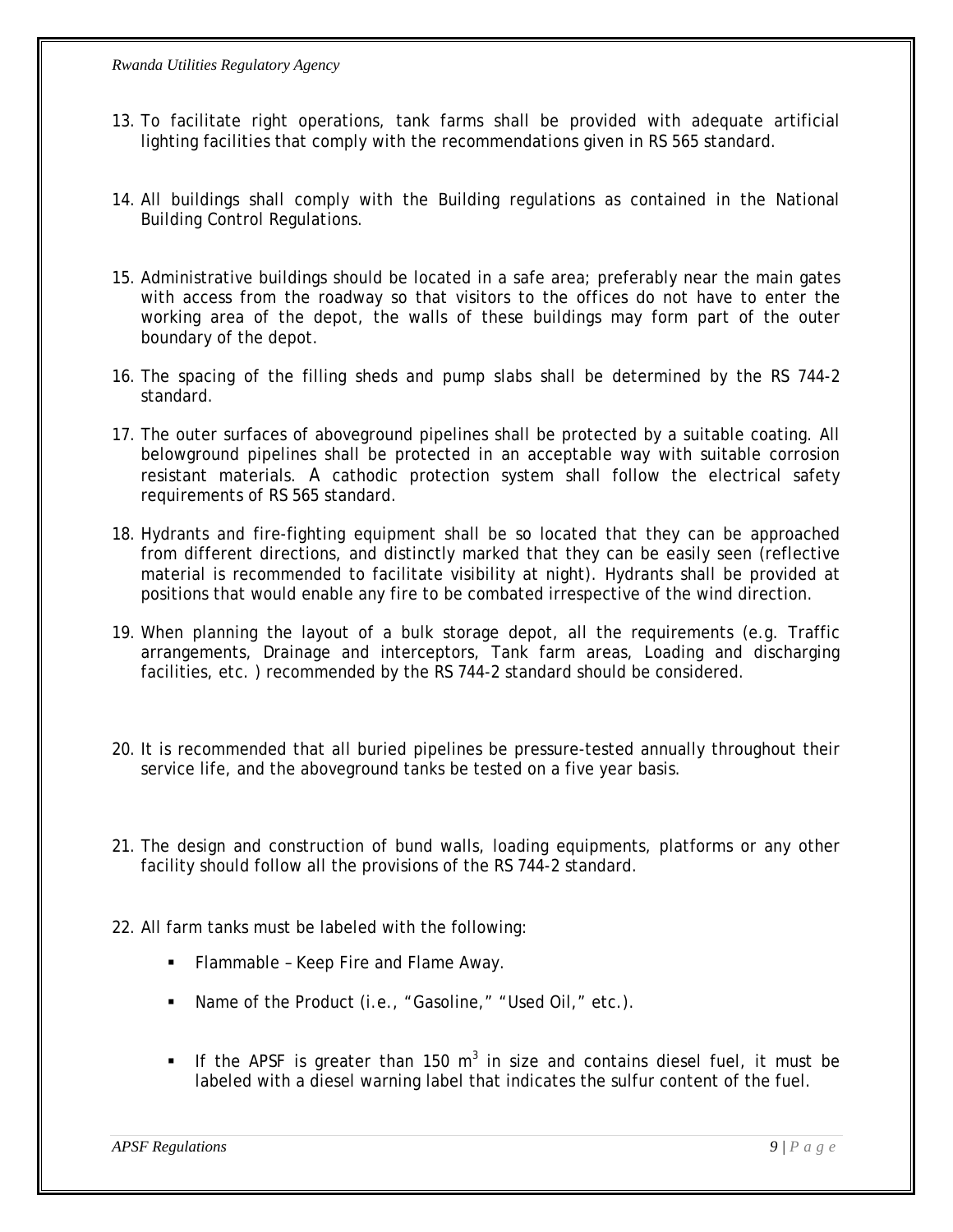- 23. In addition to tank labelling, the following must be posted at the dispensers:
	- Warning It is unlawful and dangerous to dispense gasoline into unapproved containers. No smoking. Stop motor. No filling of portable containers in or on a motor vehicle. Place container on ground before filling.
	- **•** Operating instructions for the dispensers, if self-service.
	- **Emergency Instructions- In case of fire or spill:** 
		- (1) Use emergency stop button.
		- (2) Report accident by calling; Toll free 112 to report any case of fire accidents and the location.
	- If applicable, the diesel warning label should indicate the sulfur content of the fuel.
- 24. All regulations contained in the International Safety Guide for Oil Tankers and Terminals, the operating company and relevant Occupational Health and safety services shall be strictly adhered to.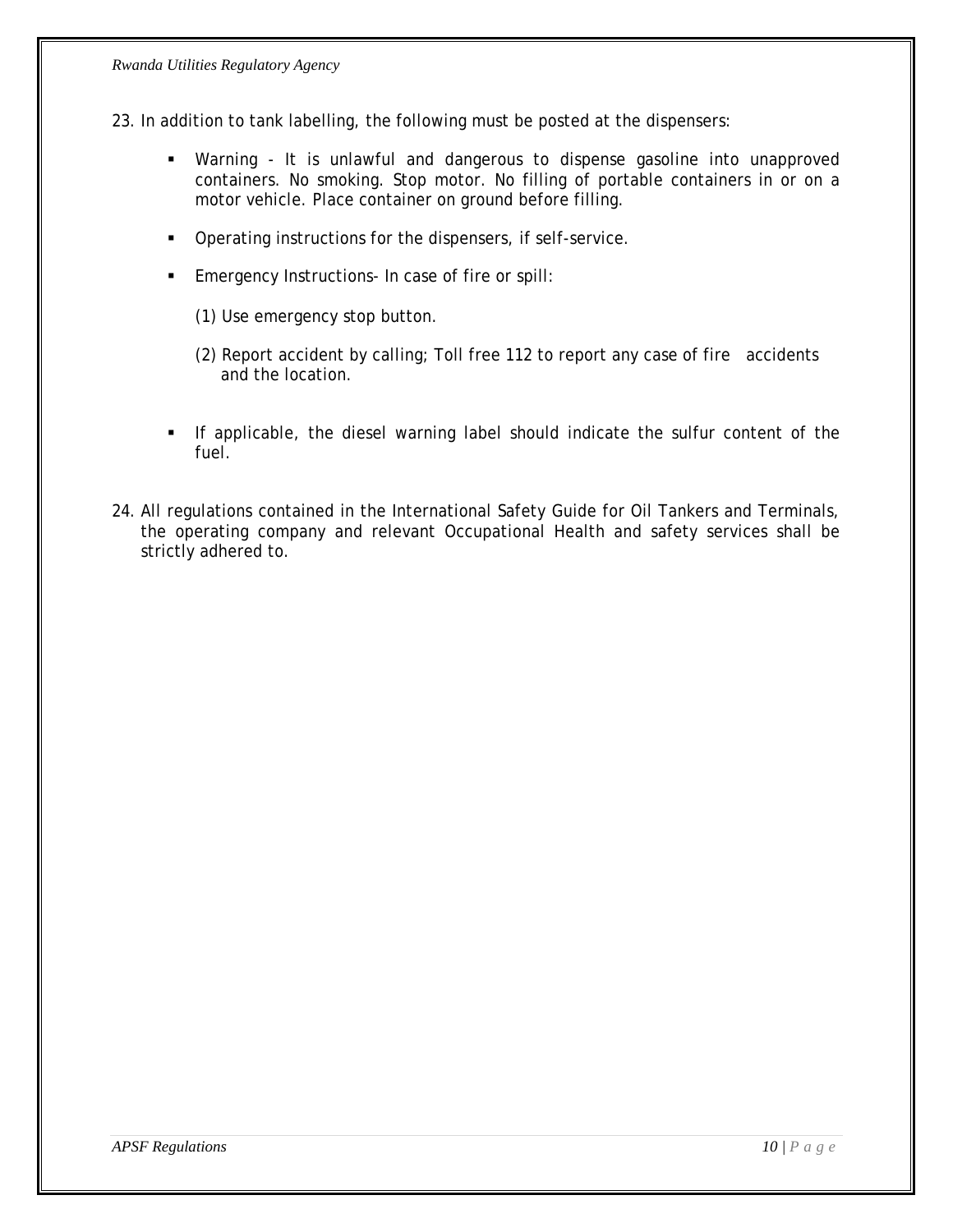### <span id="page-10-0"></span>**SECTION THREE: ABOVEGROUND PETROLEUM STORAGE FACILITIES CONSTRUCTION PERMITS**

- 1. Any person intending to construct an aboveground petroleum storage facility (bulk storage, filling plant, and pipeline) shall, before commencing such construction, apply in writing to the Regulatory Authority for a permit to do so.
- 2. The application under sub-section (1) shall:
	- **Specify the name and address of the proposed owner; and**
	- Be accompanied by the appropriate number of copies of plans and specifications for that class of facility.
- 3. The Regulatory Authority shall consider every application received and shall, if satisfied that the applicant meets prescribed requirements, grant to the applicant within thirty days, the permit to construct the aboveground petroleum storage facility.
- 4. Before issuing a permit, the Regulatory Authority shall take into account all relevant factors, including but not limited to the following:
	- Relevant Government policies and regulations;
	- Compliance with environmental management and safety codes and standards including an Environmental Impact Assessment(EIA) and proposal to mitigate any impacts identified and occupational health and safety procedures;
	- Relevant standards and measurements;
	- The financial capability of the applicant and the methods of financing the proposed facility; and
	- Any other matter that may be deemed necessary in the opinion of the Regulatory Authority that may be affected by the granting or the refusal of the permit being sought, including but not limited to the size and use of land including access to roads or highways
- 5. A permit shall contain such terms and conditions as the Regulatory Authority may deem appropriate, including but not limited to:
	- $\blacksquare$  Duration of the permit;
	- **Persons authorized to execute the works:**
	- Area in which the works shall be executed; and
	- **Conditions to be satisfied before the commencement of the works.**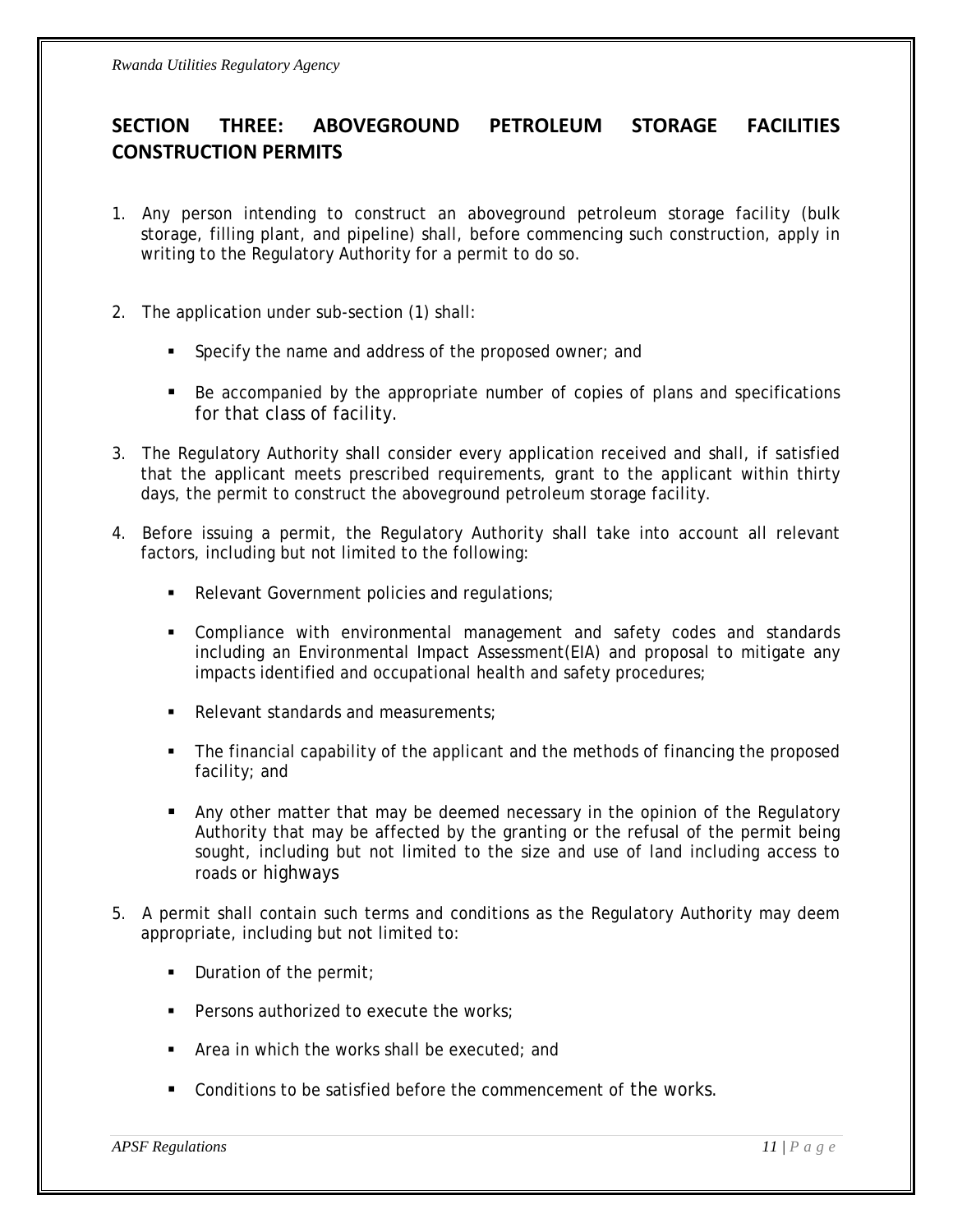- 6. Where the Regulatory Authority refuses to grant a permit under sub-section (3) he shall notify the applicant of such refusal in writing specifying reasons thereof, within a period not exceeding thirty days.
- 7. The Aboveground Petroleum Storage Facility Construction Permit fee shall be determined by the Regulatory Authority. The Permit under these Regulations shall be valid for a period not exceeding 3 years for the construction of the APSF.
- 8. Suspension or Revocation of a Construction Permit
	- (a) Subject to sub-section (b) below, the Regulatory Authority may suspend or revoke a construction permit if any term or condition thereof has not been complied with within the prescribed period.
	- (b) Where the Regulatory Authority intends to revoke or suspend a permit it shall at least within forty days before the date on intended revocation or suspension, notify the holder of the permit of such intention, specifying the reasons thereof.
	- (c) The Regulatory Authority may in writing reinstate the permit suspended or revoked in sub-section (a) of this article if satisfied that the reasons for suspension or revocation no longer exist.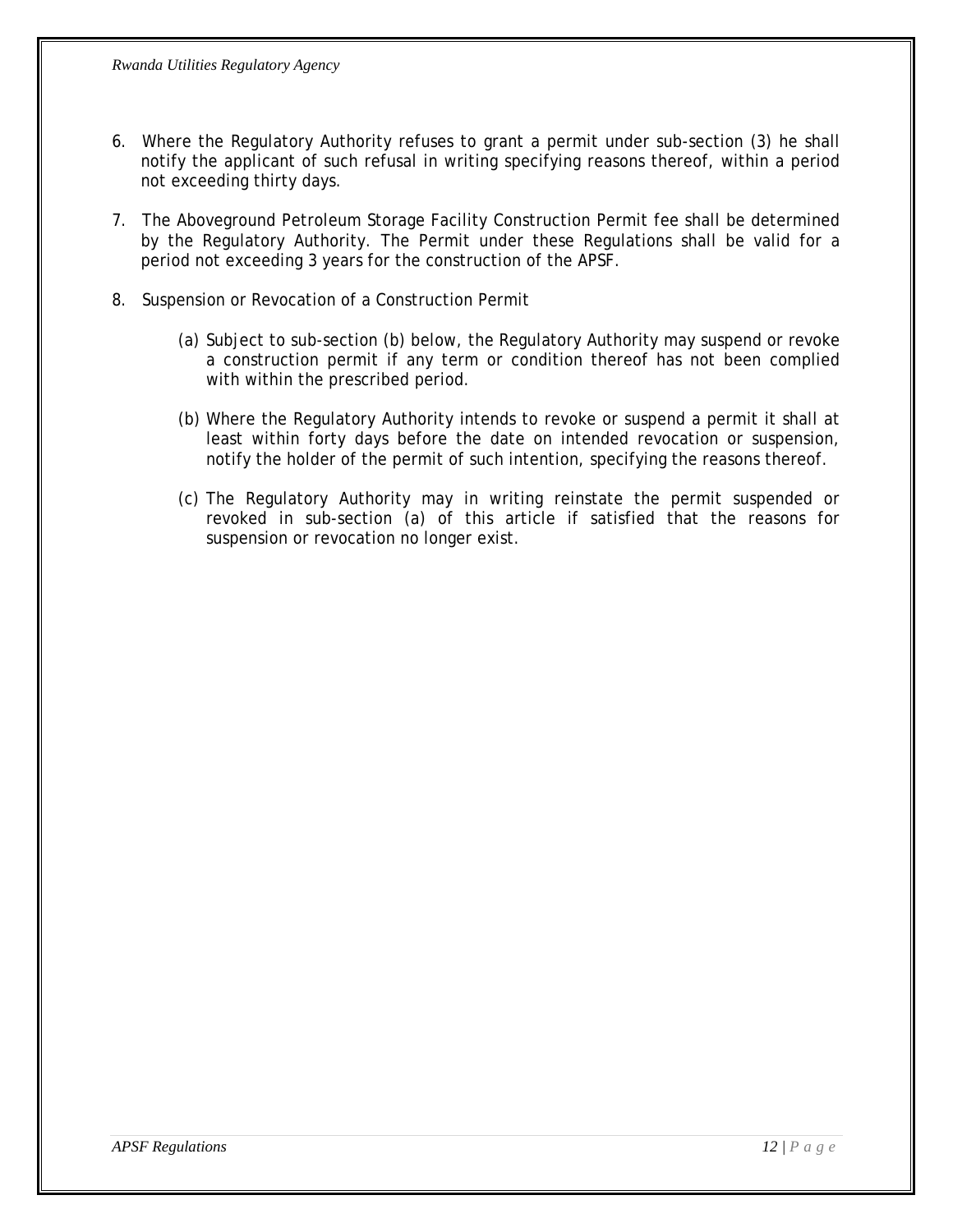### <span id="page-12-0"></span>**SECTION FOUR: PETROLEUM INFRASTRUCTURE SHARING**

- 1. The owner of the APSF should establish potential measures aiming at allowing any other person to share petroleum depot facilities as long as the products to be stored meet the specifications provided by the Standard Authority.
- 2. There should be non-discriminatory third party access to infrastructure in any part of the petroleum trade system, especially for storing petroleum products to avoid any participant in the industry that may enjoy a monopoly position or undue commercial advantage.
- 3. The entity that owns the APSF shall have right of first use for its own requirement provided it is not detrimental to consumers interest in terms of getting petroleum and petroleum products at competitive prices, and the remaining capacity shall be used amongst other entities on non-discriminatory basis.

#### **Procedures for sharing**

The following procedures will govern the sharing of infrastructure amongst entities:

- 4. The entity seeking Sharing must first submit to the entity that owns the APSF a written request to negotiate a mutually agreed arrangement for such sharing. The entity seeking Sharing shall state the details of the specific infrastructure that it seeks to share, the means by which it seeks to arrange for interconnectivity, and the reasons why it believes it should be given a right to share the infrastructure;
- 5. It will be the responsibility of the entity that owns the APSF to provide access to such infrastructure;
- 6. The entity that owns the APSF will allow such sharing on non-discriminatory terms and conditions. It must respond within 30 days after receiving a request from the entity seeking Sharing. However, if it believes that it should not be required to share the requested infrastructure, it must provide a speaking response giving the reasons for its inability to share the infrastructure;
- 7. If the entities are unable to reach a mutually agreed Sharing Arrangement within 60 days after the entity seeking Sharing sends the request to the other entity, the entity seeking Sharing may submit a written request to the Regulatory Authority, with a copy to the entity that owns the infrastructure;
- 8. The entity that owns the infrastructure will have 15 days from the date on which the Sharing Request is filed with the Regulatory Authority to submit to the Regulatory Authority a written response;
- 9. Within 30 days of receiving necessary information and after giving a hearing, the Regulatory Authority will issue its decision as to whether the entity that owns the infrastructure is required to share it with the entity seeking Sharing; and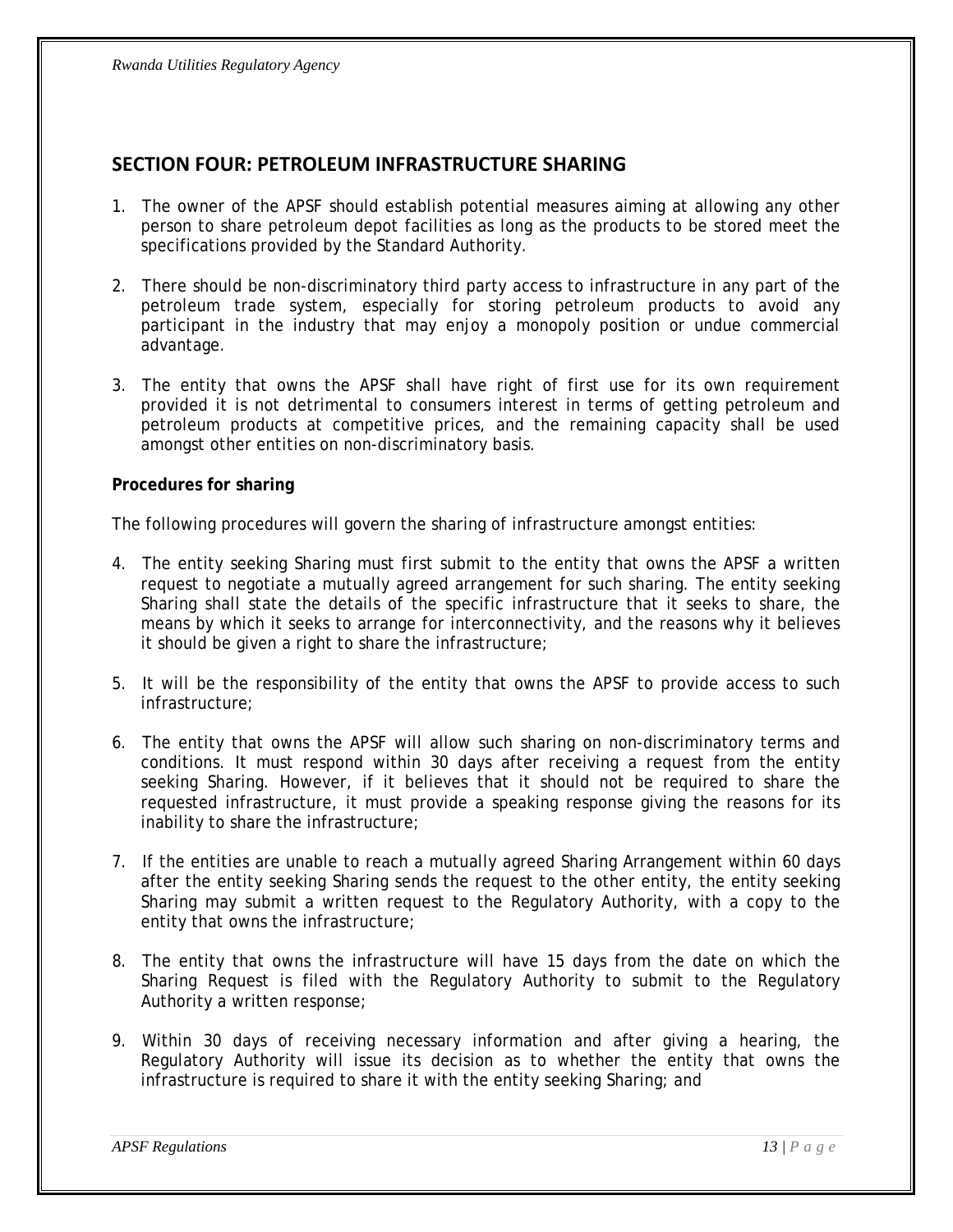<span id="page-13-0"></span>10. Pending resolution of the sharing mechanism, the Regulatory Authority may, if considered necessary, require infrastructure sharing on an interim basis and may also issue an interim direction to the entity to cease and desist from any specified conduct so as to protect the interests of other entities and consumers.

#### **SECTION FIVE: OIL SPILL PREVENTION CONTROL**

- 1. The owner or operator of a storage tank shall prepare a spill prevention control and countermeasure plan prepared in accordance with the applicable Environment, Health and Safety (EHS) Guidelines or relevant adopted International Standard.
- 2. The owner or operator of a tank facility shall take the following actions:
	- i. Conduct a daily visual inspection of any storage tank storing petroleum products.
	- ii. Allow the regulatory personnel to conduct a periodic inspection of the tank facility.
	- iii. If the regulatory personnel determine installation of secondary containment is necessary for the protection of the waters of the state, install a secondary means of containment for each tank or group of tanks where the secondary containment will, at a minimum, contain the entire contents of the largest tank protected by the secondary containment plus precipitation.
- 3. At least once every three years, the regulatory personnel shall inspect each storage tank or a representative sampling of the storage tanks at each tank facility that has a storage capacity of 150 m3 or more of petroleum products. The purpose of the inspection shall be to determine whether the owner or operator is in compliance with the provisions provided in this section.
- 4. Each owner or operator of a tank facility shall immediately, upon discovery, notify the Regulatory Authority using the appropriate 24 hours timeframe of the occurrence of a spill or other release of 0.1 m3 or more of petroleum products.
- 5. The reasonable expenses of the regulator incurred in overseeing, or contracting for, cleanup or abatement efforts that result from a release at a tank facility is a charge against the owner or operator of the tank facility. Expenses reimbursable to a public agency under this section are a debt of the tank facility owner or operator, and shall be collected in the same manner as in the case of an obligation under a contract, expressed or implied.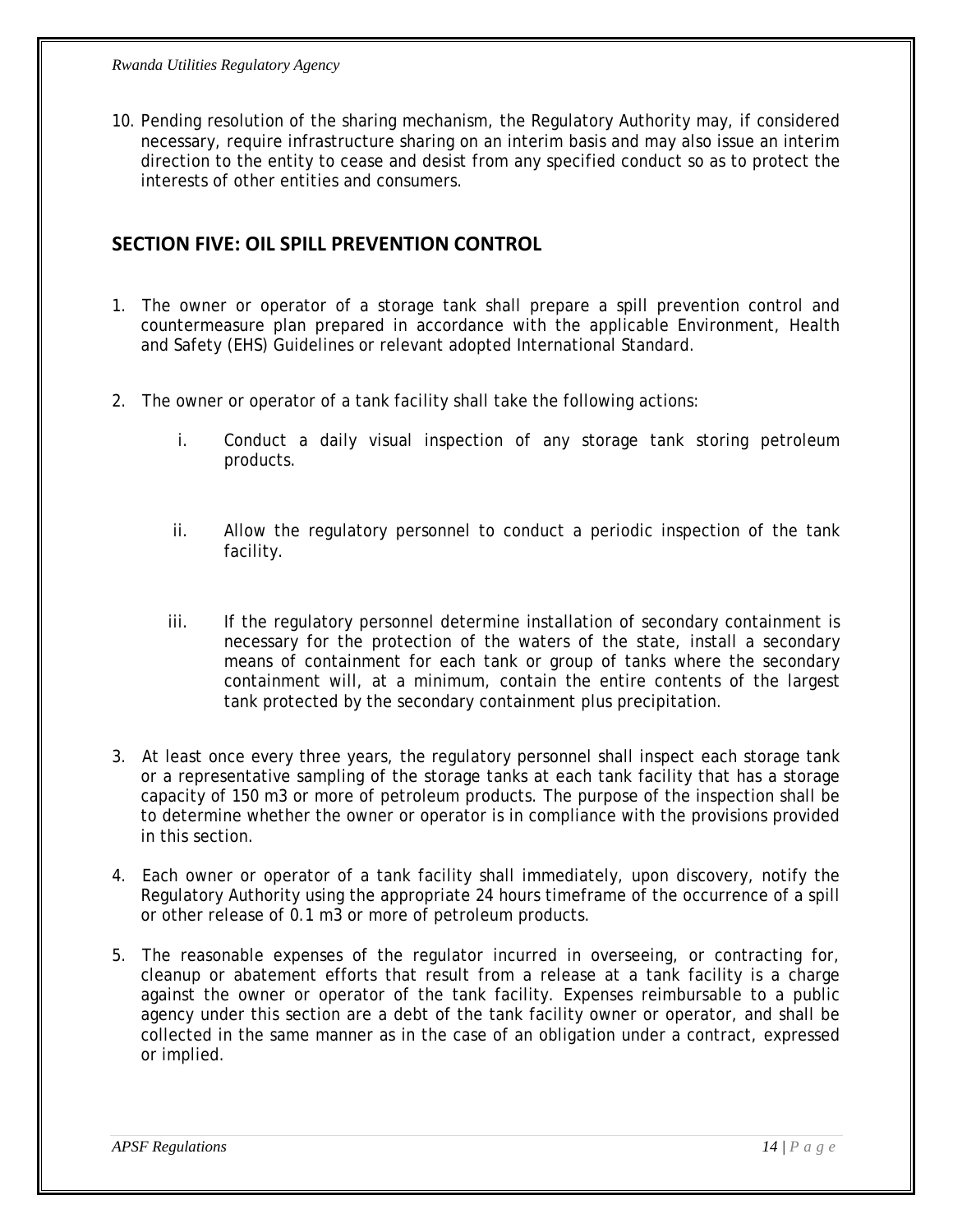- <span id="page-14-0"></span>6. Any owner or operator of a tank facility who fails to prepare a spill prevention control and countermeasure plan in compliance with applicable EHS or relevant adopted International Standard is subject to a civil penalty of not more than Rwanda Francs Five million (Rwf 5,000,000)[1](#page-14-1)\* for each day on which the violation continues. If the owner or operator commits a second or subsequent violation, a civil penalty of not more than Rwanda Francs Ten million (Rwf 10,000,000)\* for each day on which the violation continues may be imposed.
- 7. The penalties specified in this section are in addition to any other penalties provided by Law.

#### **SECTION SIX: DOWNSTREAM PETROLEUM SKILLS CERTIFICATION**

- 1. Persons engaged in construction, installation or maintenance of petroleum storage facilities, equipment and appliances shall require a certificate issued by the Regulatory Authority or its appointed agent.
- 2. The certification will ensure that the person certified under paragraph (1) above has the necessary qualifications, downstream petroleum knowledge and skills to undertake petroleum works.
- 3. Drivers undertaking petroleum products transportation shall be certified by the Regulatory Authority or its appointed agent to fulfill the conditions listed in Section Six above.

#### **SECTION SEVEN: OPERATION REQUIREMENTS ‐ APSF**

#### **1. LICENSING**

- 1. A person shall not operate a bulk petroleum storage facility except in accordance with the terms and conditions of a valid license for bulk petroleum storage issued by the Regulatory Authority.
- 2. A license shall not be necessary for bulk storage of petroleum products for noncommercial use in quantities not exceeding 150 m3.
- 3. A licensee shall not conduct a business of bulk storage of petroleum products in any building constructed of inflammable material.
- 4. A licensee shall not offer hospitality, release or otherwise part with possession of bulk storage of petroleum products to a person unless such person has a valid bulk storage license or an official permission from the Ministry having internal security in its portfolio.

<span id="page-14-1"></span> \* **All Penalties are provided for in the draft Downstream Petroleum Law**

*APSF Regulations* 15 | P a g e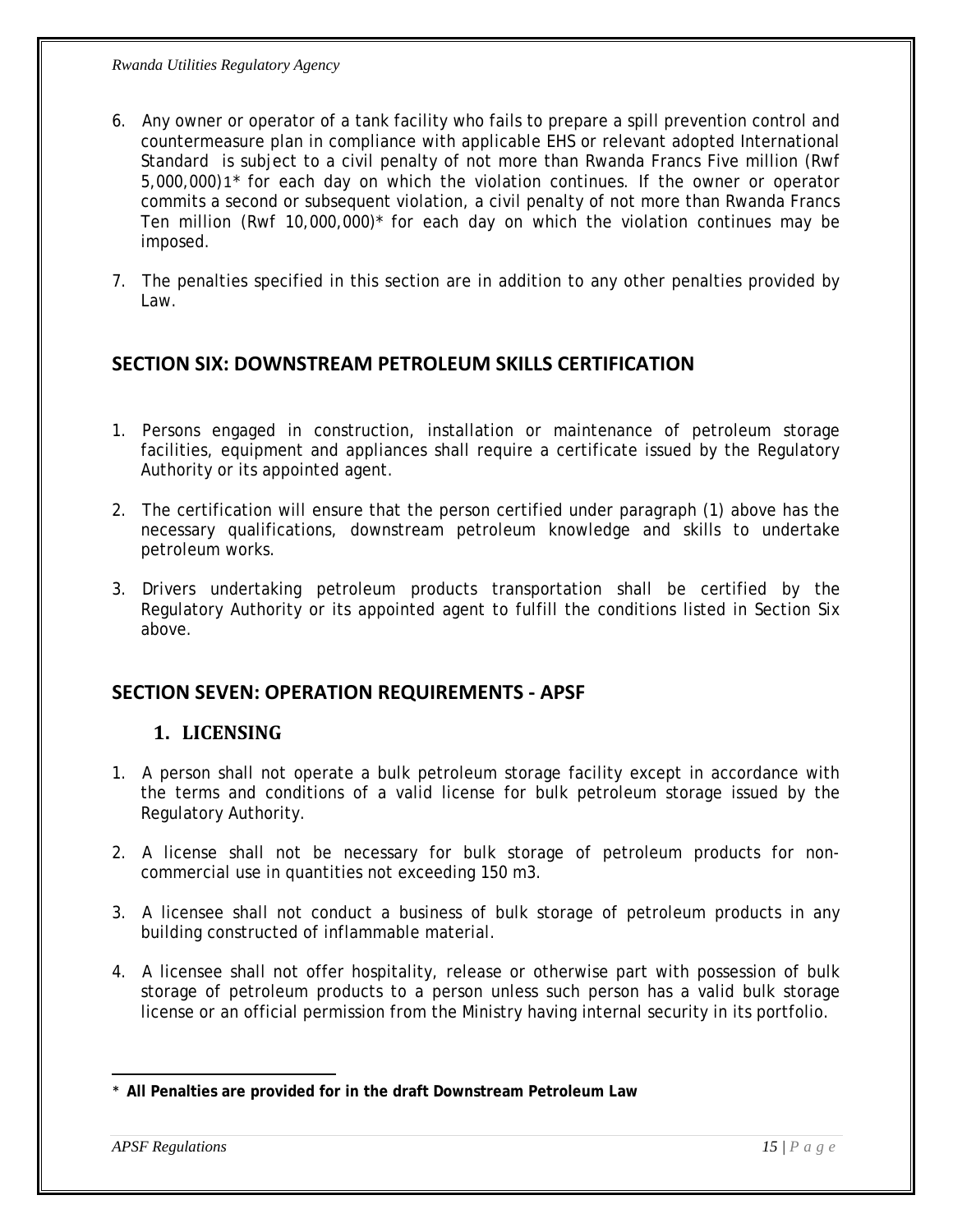- <span id="page-15-0"></span>5. A person desirous of obtaining a license for bulk storage of petroleum products shall make an application to the Regulatory Authority in Form No.1 annexed to these regulations, accompanied by :
	- a. An Environmental Impact Assessment Certificate issued by Rwanda Development Board (RDB)
	- b. Proof that the facility complies with the Building Codes of Rwanda
	- c. A copy of approved drawings in accordance with the local authorities requirements with specifications and plans indicating :
		- i. The facility to be licensed, giving particulars of the materials and construction
		- ii. The position of the facility in relation to adjoining property including distances from neighboring buildings
	- iii. The position and capacity of all tanks, storage sheds, filling plant, the position of all buildings, structures or other works within the installation in which of petroleum products are to be stored
	- iv. All lighting arrangements including the position of electric cables, switches, and fuse boxes, draining system, water connections, fire hydrants and firefighting appliances, and any other precision that may be specified by the Regulatory Authority.
	- v. Any other requirement as may be specified by the Regulatory Authority
- 6. A licensee shall not alter the licensed facility or the method of bulk storage of petroleum products shown in the license or specifications and plan submitted without prior approval by the Regulatory Authority.
- 7. A license for bulk storage of petroleum products shall be in the Form No.2 annexed to these regulations. The APSF Operation License fee shall be determined by the Regulatory Authority
- 8. A license under these Regulations shall be valid for a period not exceeding 15 year in the case of operating the APSF.

#### **2. POWERS OF INSPECTION**

1. The Regulatory Authority or any person acting on its behalf may inspect any vehicle, premises, facility or installation suspected of being engaged in the business of transportation, storage of petroleum products for the purpose of ascertaining whether the provisions of these Regulations are being observed, and, in the case of contravention, may give such directions to the owner or person in charge of such vehicle, premises, facility or installation as it considers necessary.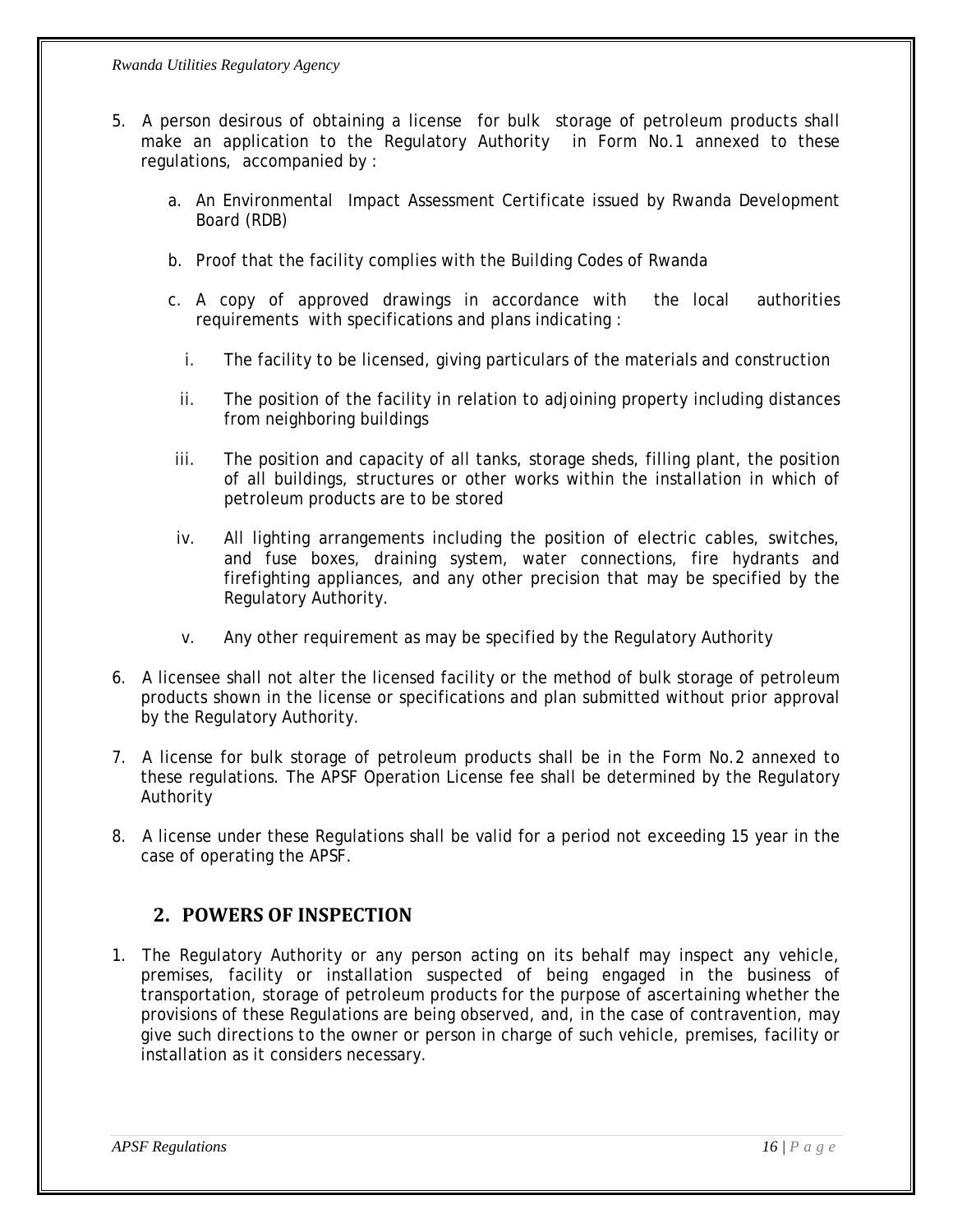- <span id="page-16-0"></span>2. Where the Regulatory Authority calls upon a licensee, by a notice in writing, to execute any repairs to the licensed premises, which may, in the opinion of the Regulatory Authority, be necessary, the licensee shall execute the repairs within such period as may be fixed by the notice. The Licensee will have the right to address, within ten working days counted from the day the notice is received by the Licensee, its concerns regarding the time fixed by the Regulatory Authority and the latter will analyze the relevance and take necessary decision.
- 3. A person who resists, hinders or obstructs the Regulatory Authority or any person acting on its behalf in the course of his duty under the provisions of paragraph (1) commits an offence and shall, on conviction, be liable to a fine not exceeding Rwanda Francs Five million (Rwf 5,000,000)\* for each day or part thereof that the obstruction occurs.
- 4. A person who refuses to obey any order lawfully given under the provisions of paragraphs (1) and (2) commits an offence and shall be liable, on conviction, to pay a fine not exceeding Rwanda Francs One million (Rwf 1,000,000)\* for each day or part thereof that the offence continues.
- 5. In any case where the person who contravenes the provisions of paragraphs (1) and (2) is licensed under these Regulations, the Regulatory Authority may suspend or revoke his license.

### **3. REPORTING OF ACCIDENTS AND FIRES**

- 1. Any accident involving petroleum products operation which causes injury to employees, property damage, or injury to other persons or an accidental release of petroleum products and any fire in which petroleum products is directly or indirectly involved shall be reported by a licensee in writing to the Regulatory Authority as soon as possible but not later than 48 hours.
- 2. A person who contravenes the provisions of paragraph (1) commits an offence and shall be liable, on conviction, to pay a fine not exceeding Rwanda Francs One Million (Rwf 1,000,000)\* for each day or part thereof that the offence continues.
- 3. In any case where the person who contravenes the provisions of paragraph (1) is licensed under these Regulations, the Regulatory Authority may suspend or revoke his license

### **4. SAVING IN CASE OF ARMED FORCES**

Nothing in these Regulations shall apply to APSF operated by armed forces or specialized departments of the Government of Rwanda as long as these operations are directly linked with the Rwanda national security. The above mentioned specialized departments should seek authorization from the Ministry of Trade and Industry and the Ministry of Infrastructure. However, armed forces or other specialized departments should comply with Rwandan Standards as regards operation of APSF in order to care for public safety.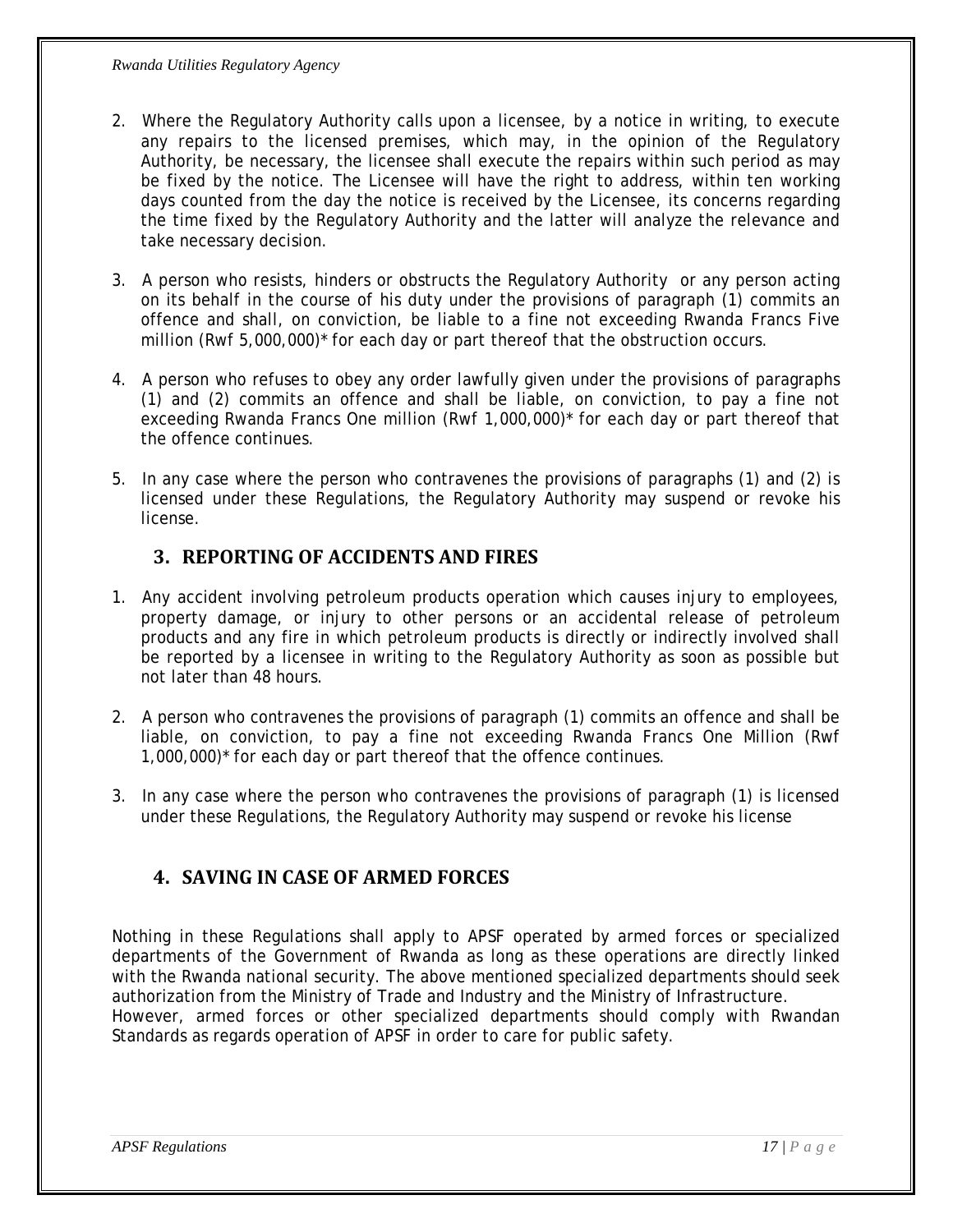#### **5. REMOVAL FROM SERVICE**

<span id="page-17-0"></span>When removing an APSF from service, the following measures should be taken:

- Consult EHS for proper testing procedures and parameters.
- Rendering the tank's atmosphere vapor-free.
- **Protection of the tank from vandalism (generally meaning a fenced or secured** area).

### **SECTION EIGHT: OPERATIONAL DETAILS AND SPECIFICATION DETAILS NOT INDICATED IN THE PRESENT REGULATIONS AND IN THE ADOPTED RWANDA STANDARDS**

- 1. The Regulatory Authority may decide on additional technical and operational requirements, if it is realized that such additional requirements are critical for safety reasons or for the smooth and good service delivery in the petroleum industry;
- 2. The Regulatory Authority shall be responsible to provide any details that are meant to bring the operators and the consumers at fully understanding and complying with the National downstream petroleum Standards and Regulations.

### **SECTION NINE: VALIDITY OF THESE REGULATIONS**

- 1. The present Regulations shall take effect from the date of their signature;
- 2. These Regulations shall be amended following the adoption of the Downstream Petroleum Policy and Law.

(SEAL)

**Chairperson ………………….** 

 **Board of Regulators** 

**Dated the ……………… day of……………….20 …...**

*APSF Regulations* 18 | Page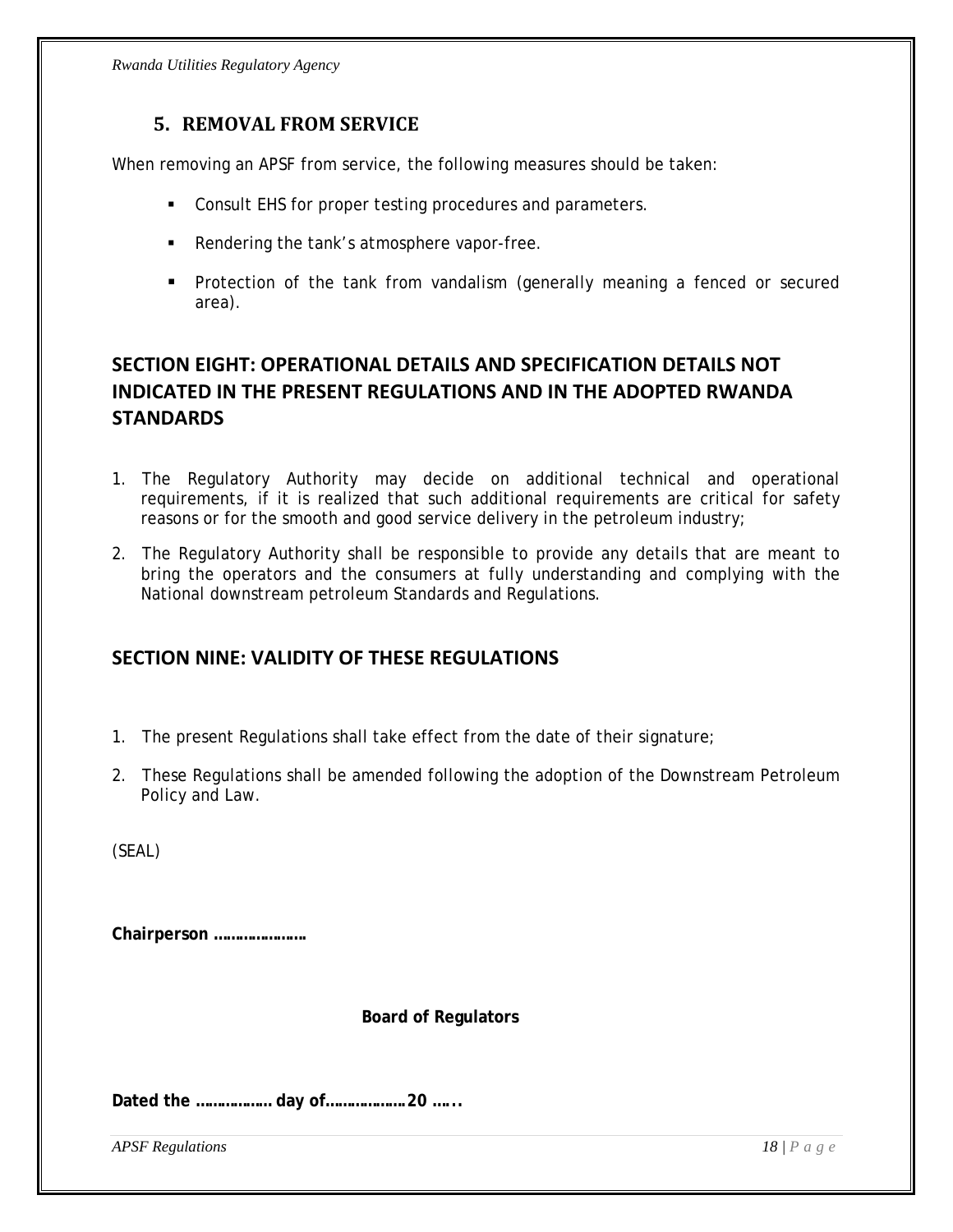### <span id="page-18-0"></span>**SCHEDULE I**

#### **FORM N<sup>o</sup> I:**

#### **APPLICATION FORM FOR ABOVEGROUND PETROLEUM STORAGE FACILITY OPERATIONS**

- I. Name of business/applicant.
- 2. Details of applicant:
	- *(a)* Business Registration
	- *(b)* Income Tax Personal Identification Number(s)
	- *(c)* Postal address
	- *(d)* Location of business premises

3. Give full details of proprietors or partners owning business or directors/shareholders of the company, as the case may be.

*Name Nationality (Where applicable No. of shares held) ………………………………………………………………………………………………………………………………………………… ……………………………………………………………………………………………………………….. ………………………………………………………………………………………………………………………………………………… ……………………………………………………….. (Any additional information should be submitted on separate sheets of papers)* 

4. Full description of the business for which the license is required

……………………………………………………………………………………………………………………………………………

- …………………………………………………………………………………………………………………………
- 5. (a) Indicate the number and date of issue of any license previously held under these Regulations

…………………………………………………………………………………………………………………………………………… …………………………………………………………………………………………………………………………

- 6. State if you are or any of your partners/directors is a discharged bankrupt. (If so indicate and the names). …………………………………………………………………………………………………………………………………………… …………………………………………………………………………………………………………………………
- 7. (a) Has any previous application for a license been rejected under these Regulations? (If so, give details)

*APSF Regulations 19 | Page*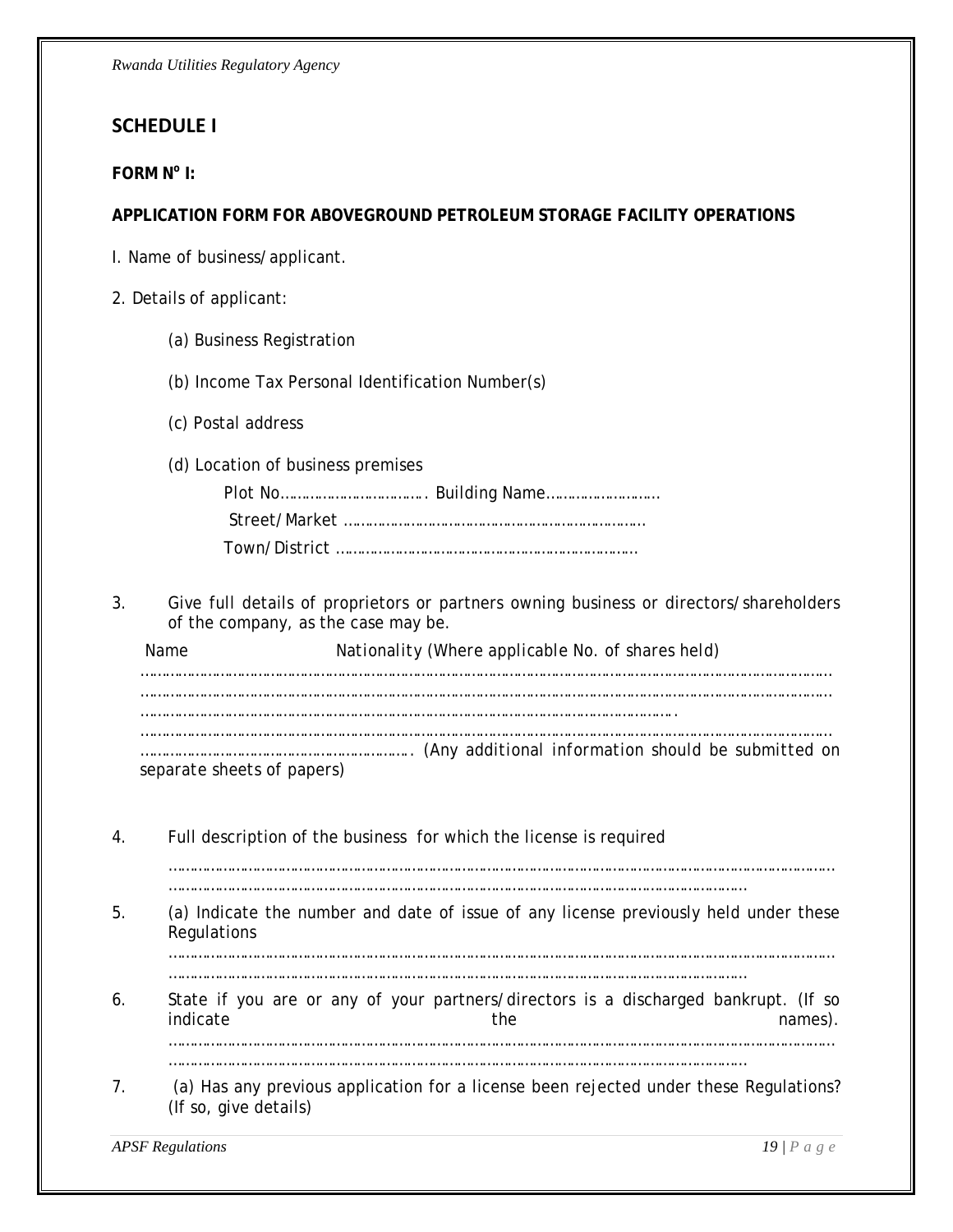…………………………………………………………………………………………………………………………………………… …………………………………………………………………………………………………………………………

(b) Has any previous license been cancelled under these Regulations?

- 8. (1) Certified copies of the following documents should be submitted with the application for a license
	- (i) if the applicant is a Rwandan , a copy of both sides of ID card or if a non Rwandan current work permit together with copies of pages 1 and 5 of the passport;
	- (ii) relevant entry permit(s) for non citizens;
	- (iii) either copies of business name registration certificate or certificate of Incorporation and memorandum and articles of association in case of a company (whichever is applicable);
	- (iv) lease agreement or letter from landlord confirming tenancy;
	- (v) TIN certificate;
	- (vi) applicable documents specified under these regulations;
	- (vii) Other additional specific documents that the Regulatory Authority may deem to be necessary
- 9. A person who wishes to renew his license shall only submit a photocopy of the current license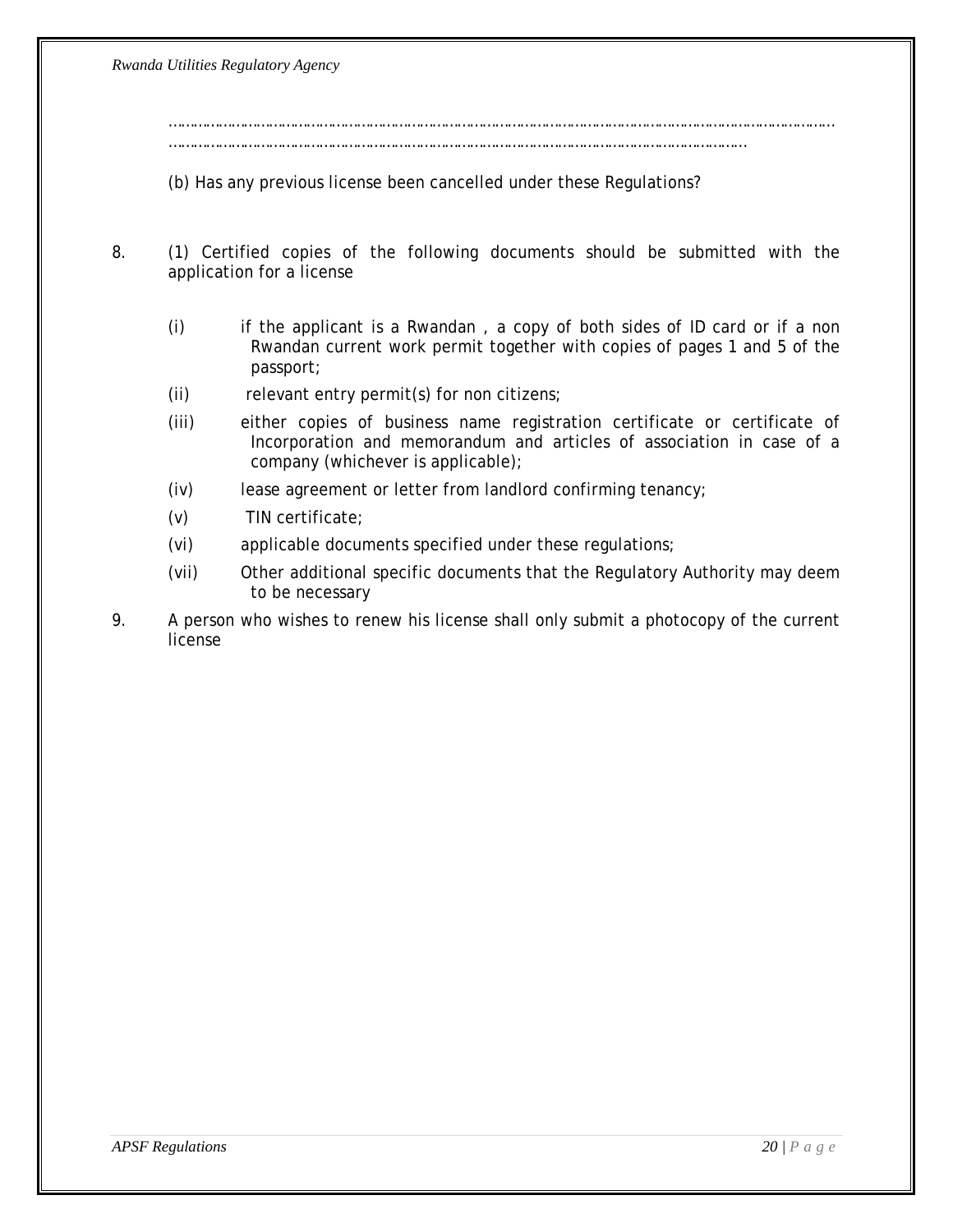#### **DECLARATION**

1.I/We have read and understood the Regulations and agree to abide with them

2. I/We hereby certify that the information given above is to my/our knowledge true and accurate.

3. I/We understand that it is an offence to give false information in an application for a license.

*6* 1/we understand that I/We should conduct an honest petroleum business...

*7.* I/We hereby confirm that our company shall abide by the above terms and conditions with regard to storage and marketing of petroleum products in Rwanda. I/We also understand conditions.

| The Declaration:                                                              |              |
|-------------------------------------------------------------------------------|--------------|
|                                                                               |              |
|                                                                               |              |
|                                                                               |              |
| FOR OFFICIAL USE ONLY                                                         |              |
|                                                                               |              |
|                                                                               |              |
|                                                                               |              |
| Members present:                                                              | Signature    |
|                                                                               |              |
|                                                                               |              |
|                                                                               |              |
|                                                                               |              |
| (d) If application is deferred or rejected, date of letter advising applicant |              |
| <b>APSF</b> Regulations                                                       | $21/P$ a g e |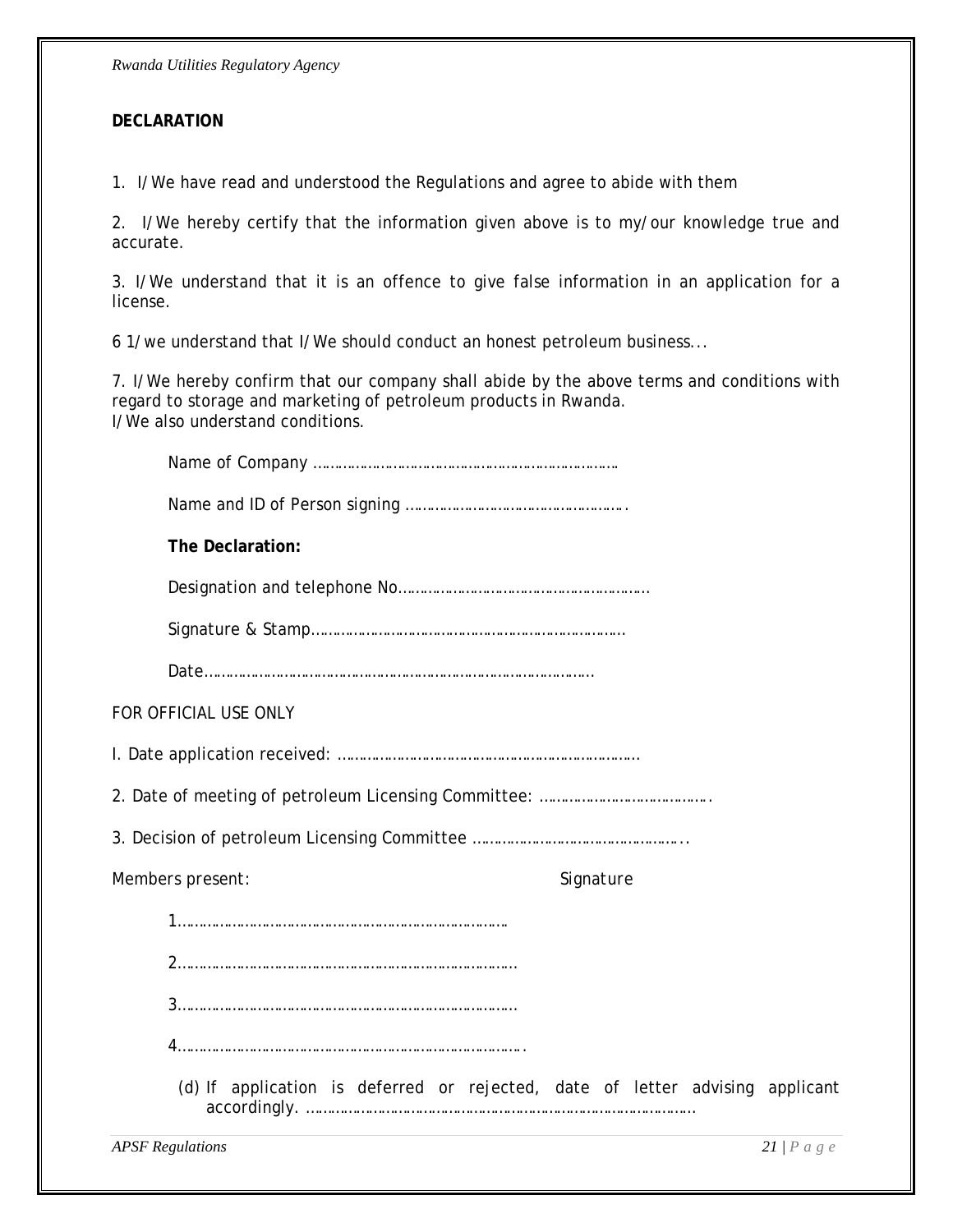1. Date of review of application …………………………………………

### Decision of Committee

### *Members present: Signature*

| $\begin{minipage}{0.5\textwidth} \centering \begin{tabular}{ c c c c c } \hline \multicolumn{1}{ c }{\textbf{1}} & \multicolumn{1}{ c }{\textbf{1}} & \multicolumn{1}{ c }{\textbf{1}} & \multicolumn{1}{ c }{\textbf{1}} & \multicolumn{1}{ c }{\textbf{1}} & \multicolumn{1}{ c }{\textbf{1}} & \multicolumn{1}{ c }{\textbf{1}} & \multicolumn{1}{ c }{\textbf{1}} & \multicolumn{1}{ c }{\textbf{1}} & \multicolumn{1}{ c }{\textbf{1}} & \mult$ |  |
|------------------------------------------------------------------------------------------------------------------------------------------------------------------------------------------------------------------------------------------------------------------------------------------------------------------------------------------------------------------------------------------------------------------------------------------------------|--|
|                                                                                                                                                                                                                                                                                                                                                                                                                                                      |  |
|                                                                                                                                                                                                                                                                                                                                                                                                                                                      |  |
|                                                                                                                                                                                                                                                                                                                                                                                                                                                      |  |

#### 2. License details